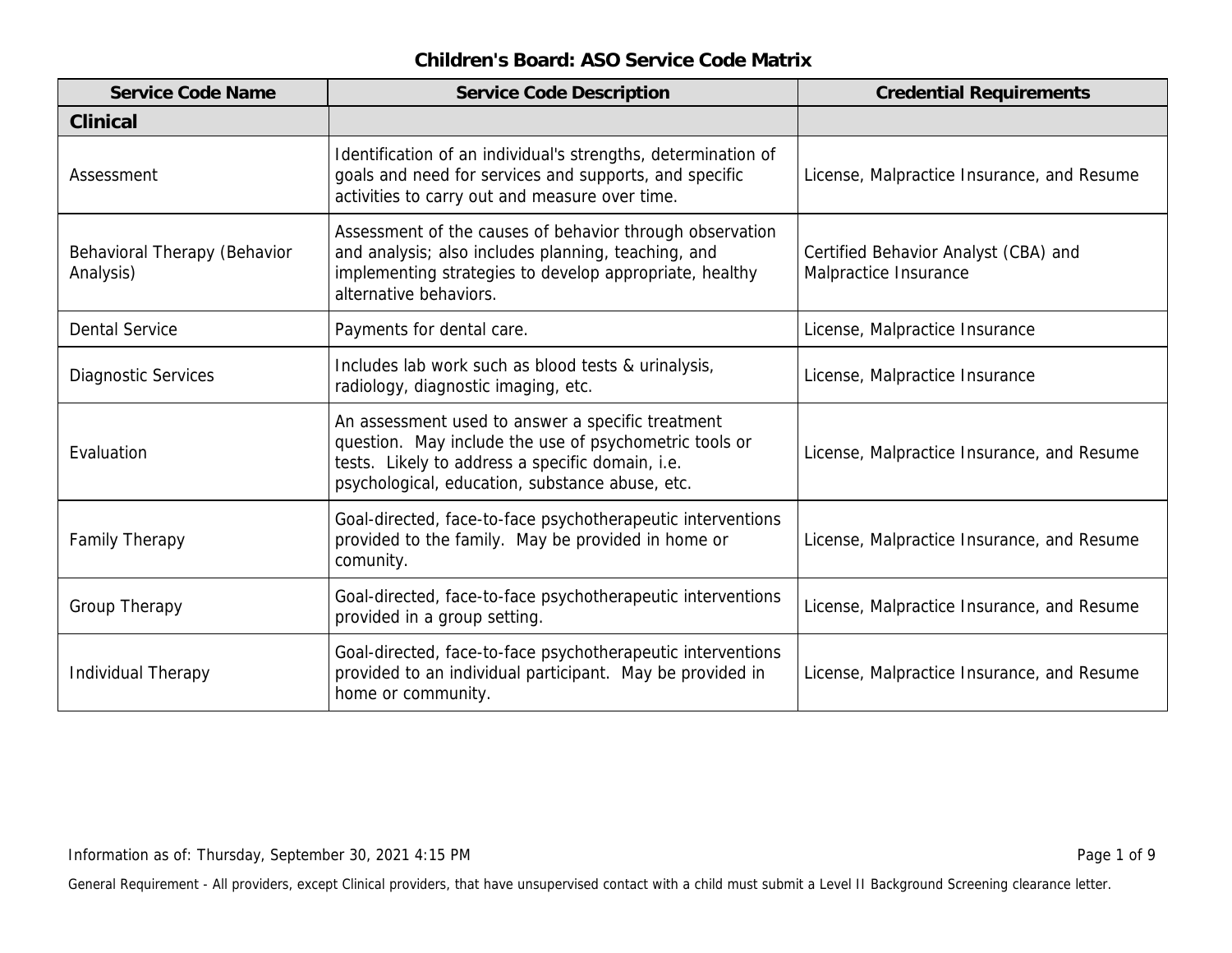| Service Code Name                       | Service Code Description                                                                                                                                                                                                                                                   | <b>Credential Requirements</b>                                                                                                                                                                                                                                             |
|-----------------------------------------|----------------------------------------------------------------------------------------------------------------------------------------------------------------------------------------------------------------------------------------------------------------------------|----------------------------------------------------------------------------------------------------------------------------------------------------------------------------------------------------------------------------------------------------------------------------|
| Clinical                                |                                                                                                                                                                                                                                                                            |                                                                                                                                                                                                                                                                            |
| <b>Infant Mental Health</b>             | Goal directed, face-to-face psychotherapeutic interventions<br>provided to a child birth to age 3 and the parent/caregiver<br>focused on enhancing the child-parent/caregiver<br>relationship, promoting healthy development and secure<br>attachment.                     | License, Malpractice Insurance, Resume, and<br>rostered in Child Parent Psychotherapy (CPP)<br>or certified in Trauma Focused Cognitive<br>Behavior Therapy (TF-CBT) or certified in<br>Parent Child Interaction Therapy (PCIT) or<br>FAIMH endorsed at the clinical level |
| Medical Insurance Co-Pay                | Payments to clinical/medical providers to cover the cost of<br>an insurance co-payment.                                                                                                                                                                                    | License, Malpractice Insurance                                                                                                                                                                                                                                             |
| <b>Medical Supplies</b>                 | Medical items that are durable or non-durable. Includes<br>items such as eyeglasses and non-prescription pharmacy<br>supplies.                                                                                                                                             | none                                                                                                                                                                                                                                                                       |
| Medication Assessment and<br>Management | The review by a qualified medical professional of relevant<br>laboratory test results, prior pharmacologic interventions,<br>and current medication usage, including discussion with<br>parent or caretaker of any side effects or special<br>considerations for children. | License, Malpractice Insurance                                                                                                                                                                                                                                             |
| <b>Occupational Therapy</b>             | Therapy that addresses the functional needs of an individual<br>related to the performance of self-help skills; adaptive<br>behavior; and sensory, motor, and postural development.                                                                                        | License, Malpractice Insurance, and Resume                                                                                                                                                                                                                                 |
| <b>Pharmacy Services</b>                | Payments for prescription medication.                                                                                                                                                                                                                                      | License, Malpractice Insurance                                                                                                                                                                                                                                             |
| Physical Therapy                        | Therapy that addresses the development, improvement, or<br>restoration of neuromuscular or sensory motor function;<br>relief of pain; or control of postural deviation to attain<br>maximum performance.                                                                   | License, Malpractice Insurance, and Resume                                                                                                                                                                                                                                 |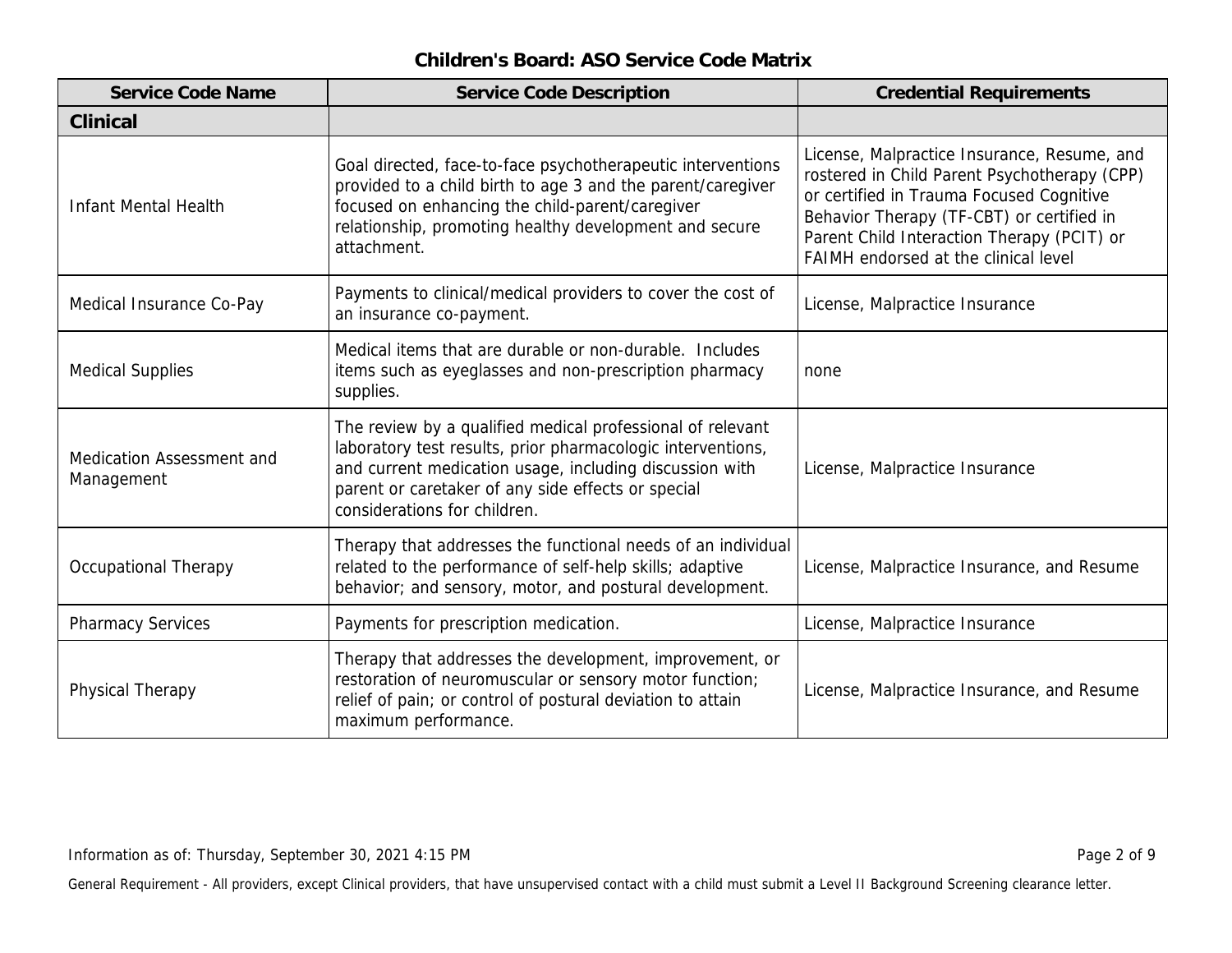| Service Code Name                | Service Code Description                                                                                                                                                                                                                                                                                                                                                              | <b>Credential Requirements</b>                                                          |
|----------------------------------|---------------------------------------------------------------------------------------------------------------------------------------------------------------------------------------------------------------------------------------------------------------------------------------------------------------------------------------------------------------------------------------|-----------------------------------------------------------------------------------------|
| Clinical                         |                                                                                                                                                                                                                                                                                                                                                                                       |                                                                                         |
| Psycho-Educational Groups        | Specialized classes aimed at helping people to learn about a<br>broad range of emotional and behavioral difficulties, their<br>effects, and strategies to deal with them. May include<br>groups to address domestic violence, anger management,<br>substance abuse, parenting, etc.                                                                                                   | Master's degree or Bachelor's degree +<br>training certificate in field                 |
| <b>Scheduled Medical Service</b> | Payments for regular medical care to improve functioning<br>and prevent deterioration.                                                                                                                                                                                                                                                                                                | License, Malpractice Insurance                                                          |
| <b>Special Therapies</b>         | Non-traditional/recreational therapies including art, music,<br>dance, movement, etc., individually or in a group setting.                                                                                                                                                                                                                                                            | License or Certification in Special Therapy<br>Field, Malpractice Insurance, and Resume |
| <b>Specialty Assessment</b>      | Neurological, psychological, developmental, behavioral, and<br>learning disability evaluations by a qualified professional.                                                                                                                                                                                                                                                           | License, Malpractice Insurance, and Resume                                              |
| Speech Therapy                   | Evaluation and treatment of speech-language disorders.                                                                                                                                                                                                                                                                                                                                | License, Malpractice Insurance, and Resume                                              |
| <b>Substance Abuse Services</b>  | Goal-directed, face-to-face psychotherapeutic interventions<br>dealing with alcohol and drug abuse issues. May be group<br>or individual outpatient services or evaluation. Excludes<br>methadone or other pharmocological therapy.                                                                                                                                                   | License or Certified Addictions Professional<br>(CAP), Malpractice Insurance            |
| Clinical: OTHER                  | Service generally described as a CLINICAL service, but<br>service cannot be specifically defined within other group<br>codes.                                                                                                                                                                                                                                                         | License, Malpractice Insurance, and Resume if<br>applicable for services                |
| Goods                            |                                                                                                                                                                                                                                                                                                                                                                                       |                                                                                         |
| Adaptive Equipment               | One-time payments may cover the cost of accommodations<br>that go beyond the "reasonable accommodation" required<br>by the ADA. All other resources need to be accessed before<br>this option can be authorized. These costs might include a<br>physical modification, positioning device, special training, or<br>other cost that is unlikely to be required on an ongoing<br>basis. | none                                                                                    |

Information as of: Thursday, September 30, 2021 4:15 PM Page 3 of 9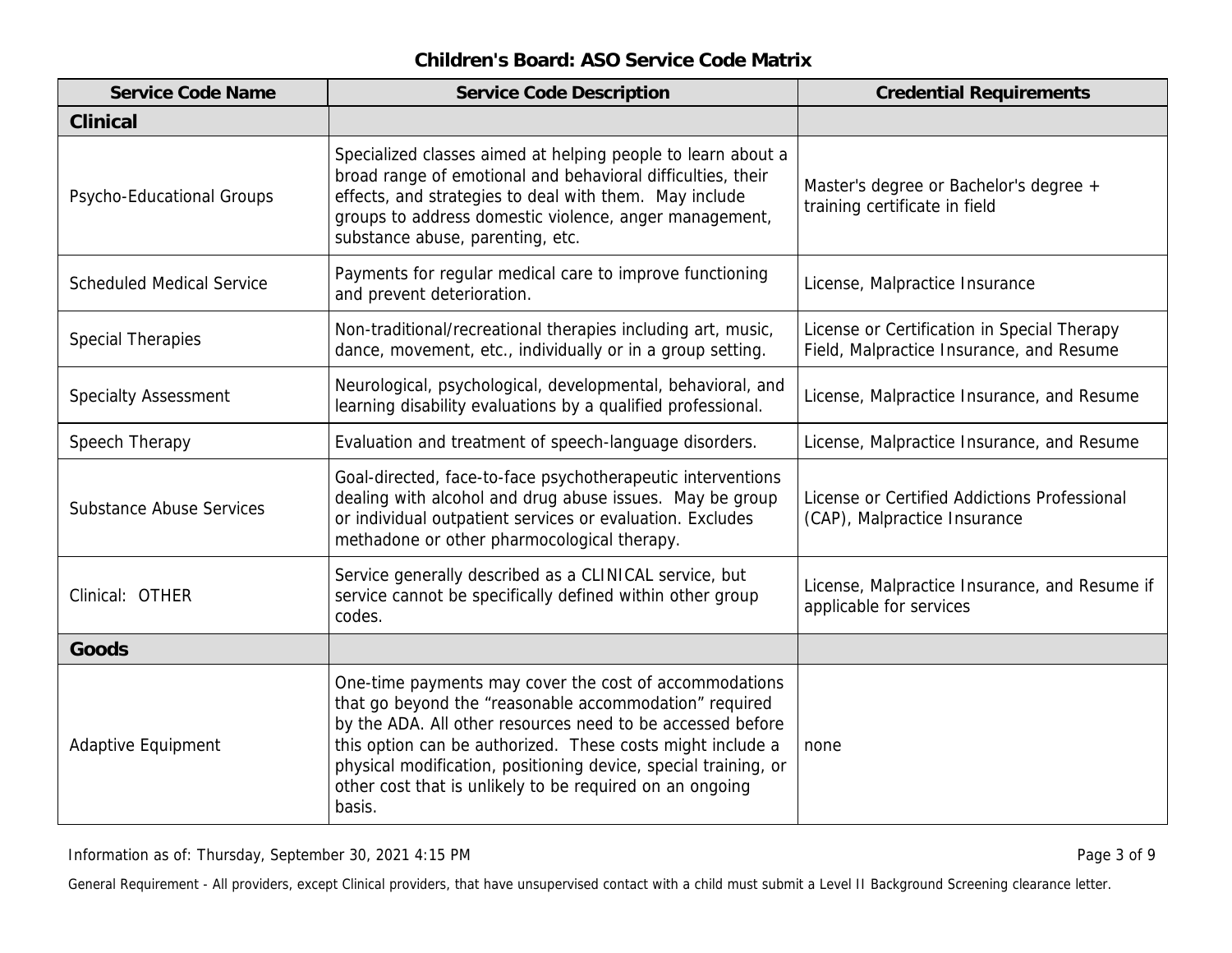| Service Code Name                     | Service Code Description                                                                                       | <b>Credential Requirements</b>    |
|---------------------------------------|----------------------------------------------------------------------------------------------------------------|-----------------------------------|
| Goods                                 |                                                                                                                |                                   |
| Assistive Technology                  | Any item that increases access and/or independence in<br>home and/or community.                                | none                              |
| Developmental<br>Equipment/Supplies   | Developmental equipment, books, and supplies for the 0-5<br>population.                                        | none                              |
| <b>Educational Equipment/Supplies</b> | Educational equipment, books, and school supplies.                                                             | none                              |
| Goods: OTHER                          | Service generally described as a GOOD, but service cannot<br>be specifically defined within other group codes. | none                              |
| Housing                               |                                                                                                                |                                   |
| Appliance                             | Payments for appliances.                                                                                       | none                              |
| Electric                              | Payments to electric company on behalf of participant.                                                         | none                              |
| <b>Emergency Shelter</b>              | Payments for temporary, emergency housing.                                                                     | Must be an ASO-approved property. |
| Furniture                             | Payments for home furnishings to meet basic needs.                                                             | none                              |
| Gas                                   | Payments to gas company on behalf of participant.                                                              | none                              |
| Home Maintenance                      | Regular household maintenance fees and/or repairs                                                              | Licensed, bonded, and insured     |
| <b>Home Modification</b>              | Modifications made to a home that increases the<br>participant's access and independence.                      | Licensed, bonded, and insured     |
| <b>Household Supplies</b>             | Payments for household materials, cleaning supplies, or non<br>-food grocery items.                            | none                              |
| Housekeeping Services                 | Payments for cleaning, laundry, cooking or other household<br>duties.                                          | none                              |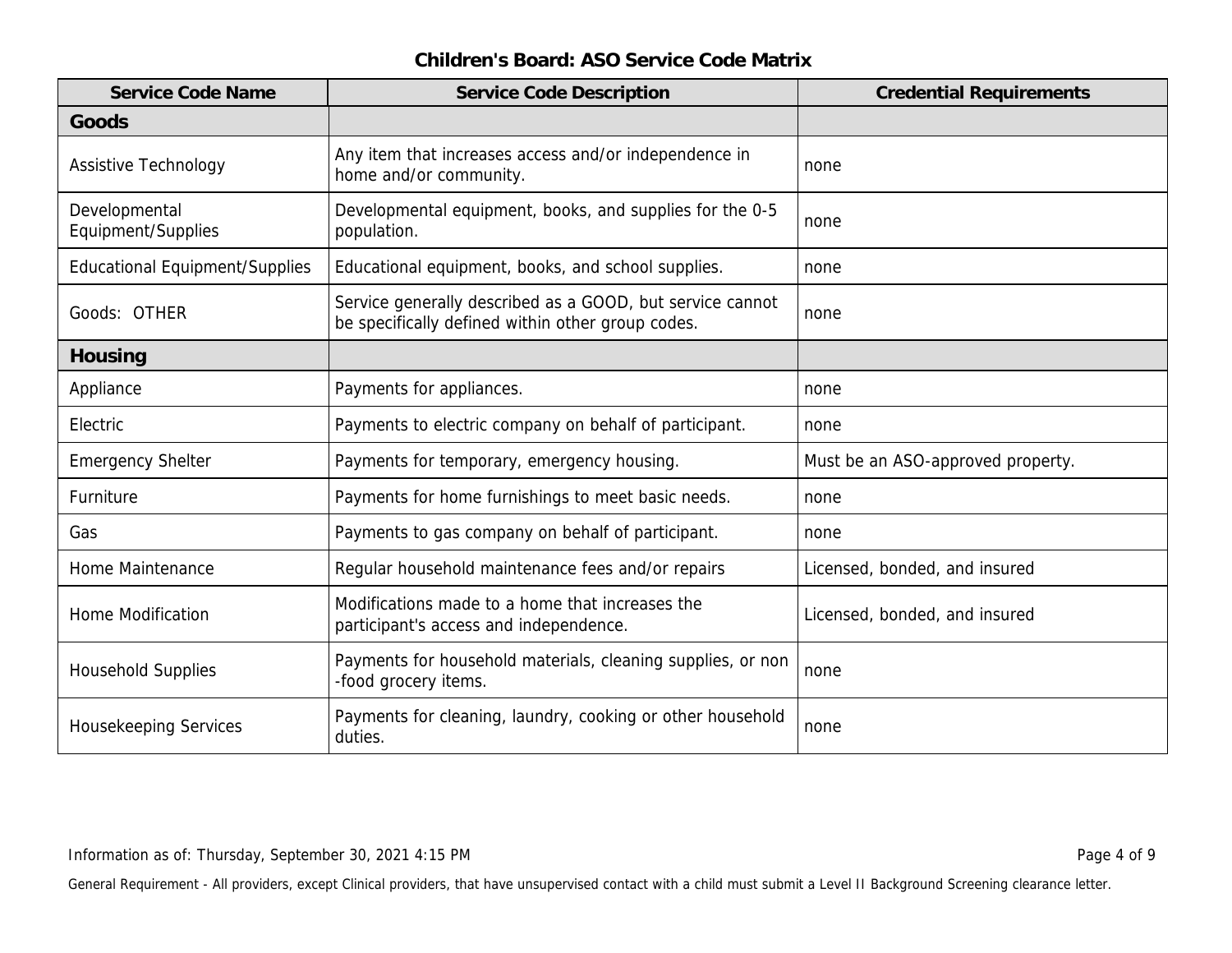| Service Code Name                 | Service Code Description                                                                                                   | <b>Credential Requirements</b>                                                                                                                                                                                                                                                |
|-----------------------------------|----------------------------------------------------------------------------------------------------------------------------|-------------------------------------------------------------------------------------------------------------------------------------------------------------------------------------------------------------------------------------------------------------------------------|
| Housing                           |                                                                                                                            |                                                                                                                                                                                                                                                                               |
| <b>Housing Specialist</b>         | Services to aid families in the location of new housing or<br>stabilization of current housing.                            | Certification as a Residential Property Manager<br>or Realtor from an accredited association.<br>Should also be knowledgeable in relationship<br>management, legal issues, risk management<br>strategies, professional ethics, on-site<br>maintenance management, and leasing |
| Moving - Professional Services    | Payment to a professional moving company for household<br>moving services.                                                 | Licensed, bonded, and insured                                                                                                                                                                                                                                                 |
| Moving / Storage                  | Payments for moving truck rental or storage expenses                                                                       | none                                                                                                                                                                                                                                                                          |
| Phone                             | Limited payments for telephone service on behalf of<br>participant.                                                        | none                                                                                                                                                                                                                                                                          |
| Rental Assistance                 | Payments for monthly rent.                                                                                                 | none                                                                                                                                                                                                                                                                          |
| Rental Assistance - First Month   | Payments for first month's rent. Housing inspection<br>required.                                                           | none                                                                                                                                                                                                                                                                          |
| <b>Security Deposit</b>           | Payments to secure housing for participant. Housing<br>inspection required.                                                | none                                                                                                                                                                                                                                                                          |
| Water                             | Payment to water company on behalf of participant.                                                                         | none                                                                                                                                                                                                                                                                          |
| Housing: OTHER                    | Service generally described as HOUSING SUPPORT, but<br>service cannot be specifically defined within other group<br>codes. | none                                                                                                                                                                                                                                                                          |
| <b>Individual Family Supports</b> |                                                                                                                            |                                                                                                                                                                                                                                                                               |
| <b>Childcare Support</b>          | Child care services provided in a licensed child care facility<br>or licensed family child care provider's home.           | Child Care License                                                                                                                                                                                                                                                            |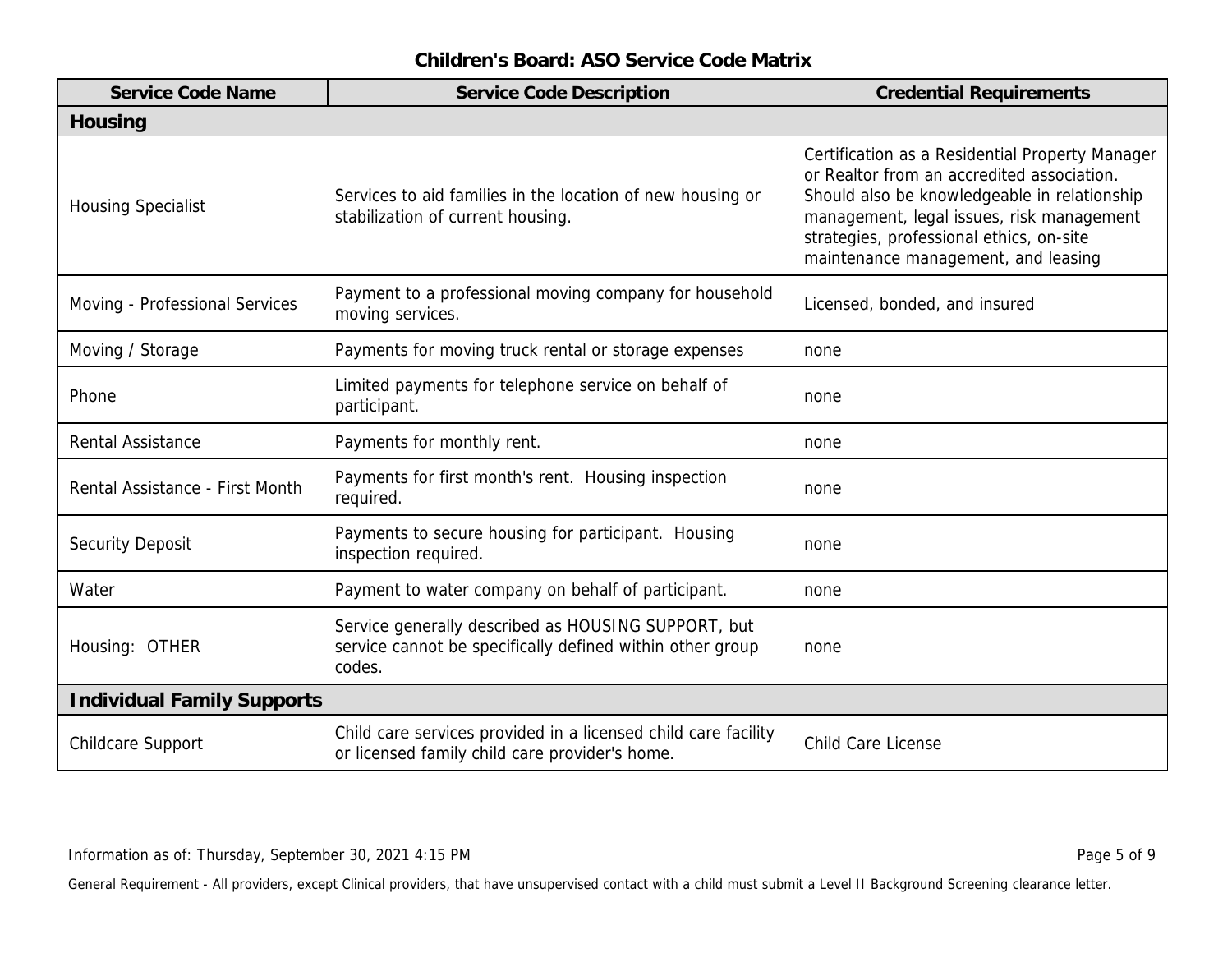| Service Code Name                       | Service Code Description                                                                                                                                                                                                                       | <b>Credential Requirements</b>                                                       |
|-----------------------------------------|------------------------------------------------------------------------------------------------------------------------------------------------------------------------------------------------------------------------------------------------|--------------------------------------------------------------------------------------|
| <b>Individual Family Supports</b>       |                                                                                                                                                                                                                                                |                                                                                      |
| <b>Educational Consultant</b>           | Performs an assessment of a child's learning abilities and<br>difficulties and provides strategies to remediate learning<br>disabilities.                                                                                                      | Teaching certification or license in psychology                                      |
| <b>Financial Coach</b>                  | Services provided in the home or community that focus on<br>intensive training and coaching in the areas of personal<br>finance, budgeting, credit and debt management, financial<br>goal setting and savings.                                 | Professional certification in field by a nationally<br>recognized accrediting body   |
| Intensive Parent Instruction            | Services that focus on the parent's need for instruction and<br>skill development to maintain or enhance parental<br>functioning.                                                                                                              | Bachelor's degree and training certificate in the<br>field                           |
| Interpreter and Translation<br>Services | Interpreter and translation services to facilitate<br>communication on behalf of the child and family.                                                                                                                                         | Appropriate certification or resume<br>documenting education/experience in the field |
| Legal Services                          | Services provided by a qualified lawyer to resolve specific<br>concerns related to housing, public benefits, employment,<br>domestic violence, paternity, child support, guardianship<br>and adoption as described in the Family Support Plan. | Active status with the Florida Bar Association                                       |
| Out of School Time                      | Payments for children to participate in programs outside of<br>school hours (before or after school or during the summer).                                                                                                                     | none                                                                                 |
| Parent Aide/Life Coach                  | Services provided in the home that focus on specific training<br>and coaching on skills such as household organization, time<br>management, personal finance, cleaning, etc.                                                                   | Parent Advocate Training, Life Coach<br>Certification, or Equivalent                 |
| Post-Partum Doula                       | Services provided during the post-partum period that offer<br>education, companionship, nonjudgmental support, and<br>assistance with newborn care and family adjustment.                                                                      | Post-Partum Doula Certification from DONA or<br>CAPPA and Safe Baby Training         |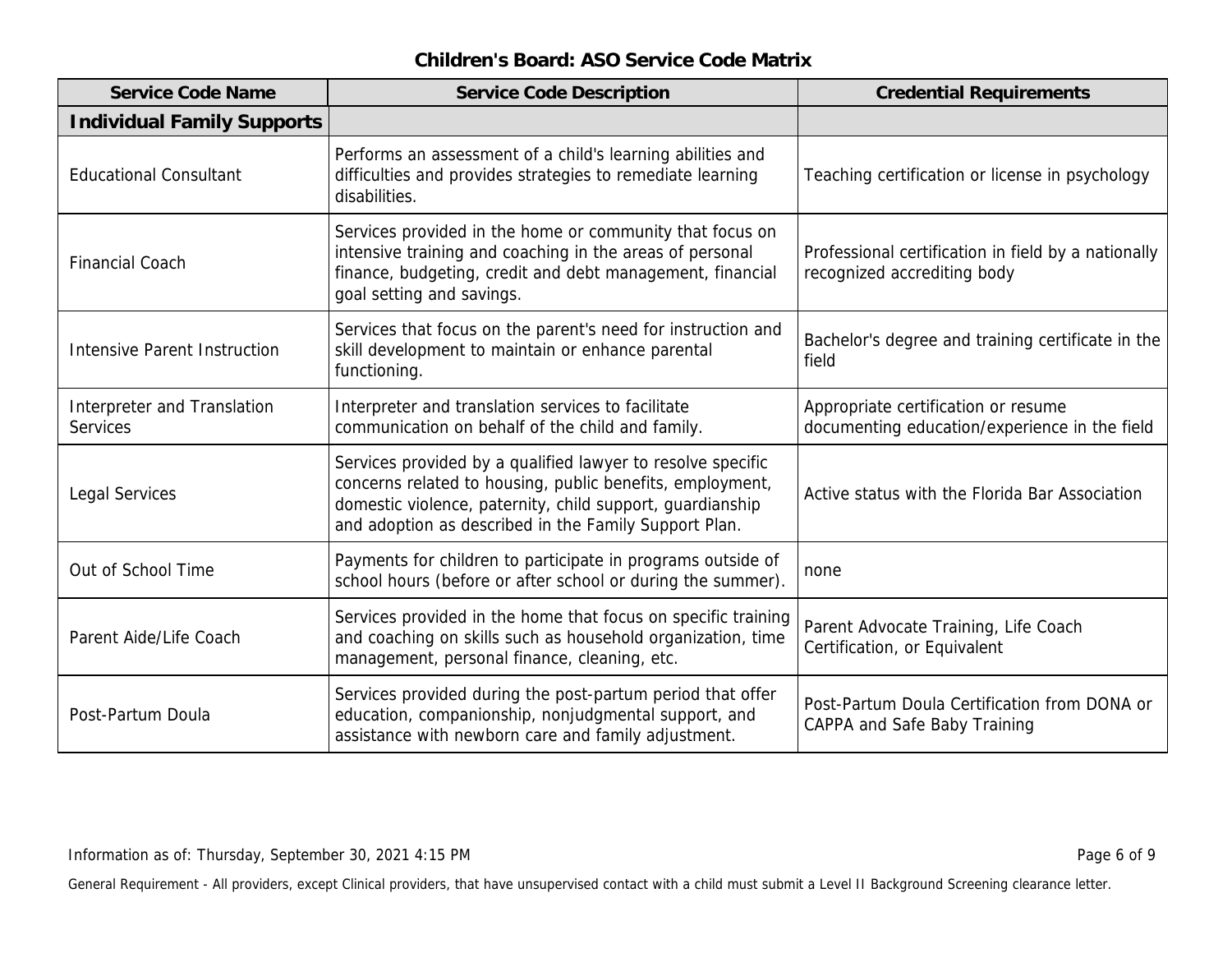| Service Code Name                           | Service Code Description                                                                                                                                                                                             | <b>Credential Requirements</b>                                                                           |
|---------------------------------------------|----------------------------------------------------------------------------------------------------------------------------------------------------------------------------------------------------------------------|----------------------------------------------------------------------------------------------------------|
| <b>Individual Family Supports</b>           |                                                                                                                                                                                                                      |                                                                                                          |
| Tutor                                       | Individualized academic services to reinforce learning and<br>help participants reach their educational goals or other<br>school assignments to help participant reach educational<br>goals.                         | Teaching Certification or Bachelor's degree and<br>resume documenting teaching or tutoring<br>experience |
| Individual Family Supports:<br><b>OTHER</b> | Service generally described as INDIVIDUAL FAMILY<br>SUPPORTS, but service cannot be specifically defined within<br>other group codes.                                                                                |                                                                                                          |
| Mentoring                                   |                                                                                                                                                                                                                      |                                                                                                          |
| <b>Agency Mentor</b>                        | Person engaged to develop a trusting and nurturing<br>relationship, serve as a role model, and assist with social<br>skills development and self-esteem building. Proivided by a<br>certified worker from an agency. | Respite/Mentor Training, First Aid, CPR, and<br>Level II Background Screening                            |
| Non-Agency Mentor                           | Person engaged to develop a trusting and nurturing<br>relationship, serve as a role model, and assist with social<br>skills development and self-esteem building. Provided by a<br>certified individual provider.    | Respite/Mentor Training, First Aid, CPR, and<br>Level II Background Screening                            |
| Mentor: OTHER                               | Service generally described as MENTORING, but service<br>cannot be specifically defined within other group codes.                                                                                                    | Respite/Mentor Training, First Aid, CPR, and<br>Level II Background Screening                            |
| Respite                                     |                                                                                                                                                                                                                      |                                                                                                          |
| <b>Agency Respite</b>                       | Temporary care for a child in their home or community to<br>provide a break for the caregiver. Provided by a certified<br>respite worker from an agency.                                                             | Respite/Mentor Training, First Aid, CPR, and<br>Level II Background Screening                            |
| Agency Respite for Young<br>Children        | Temporary care for a young child (0-5) in their home to<br>provide a break for the caregiver. Provided by a certified<br>respite worker from an agency.                                                              | Respite/Mentor Training, First Aid, CPR, and<br>Level II Background Screening                            |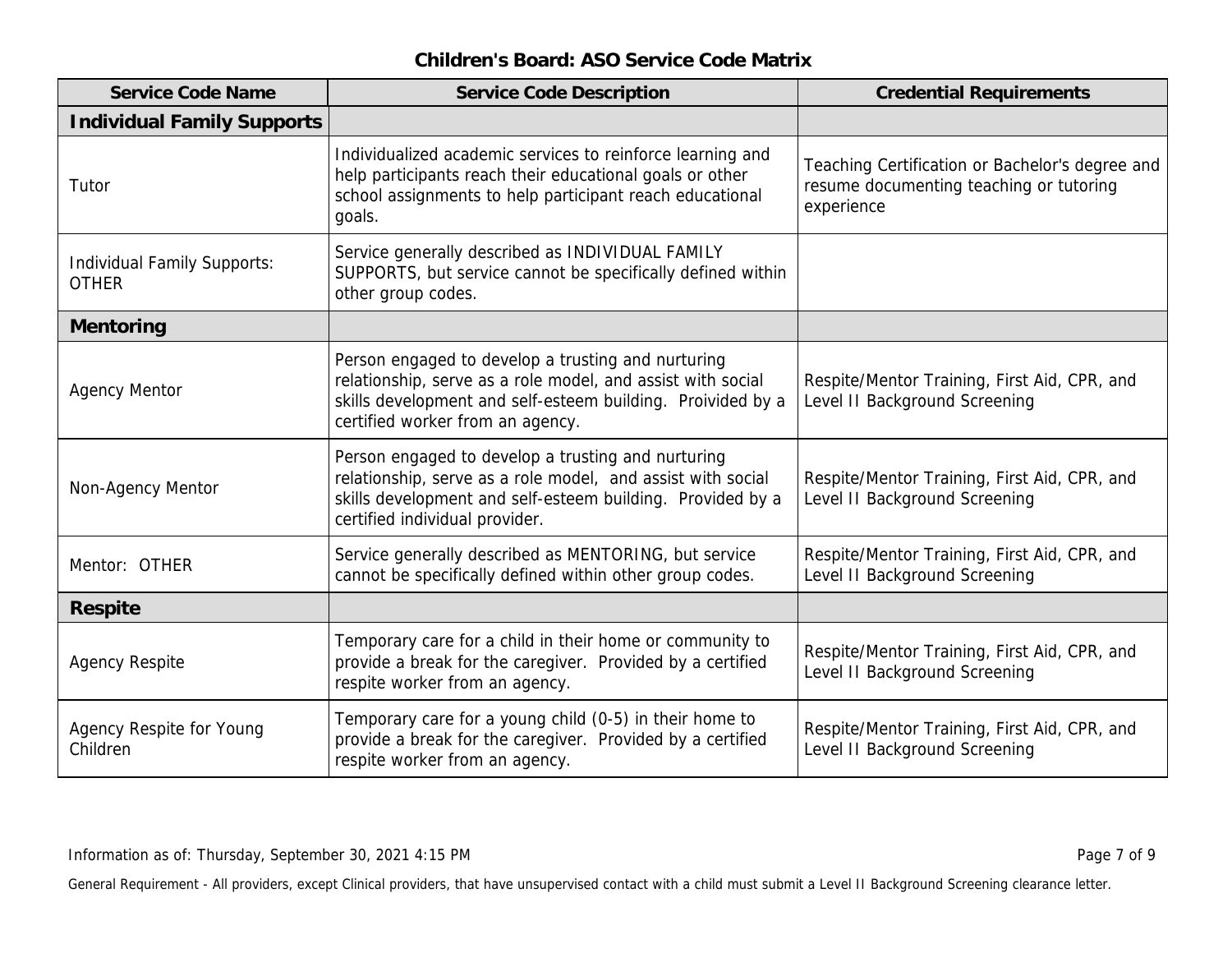| Service Code Name               | Service Code Description                                                                                                                                           | <b>Credential Requirements</b>                                                |
|---------------------------------|--------------------------------------------------------------------------------------------------------------------------------------------------------------------|-------------------------------------------------------------------------------|
| Respite                         |                                                                                                                                                                    |                                                                               |
| Non-Agency Respite              | Temporary care for a child or children in their home or<br>community to provide a break for the caregiver. Provided<br>by an individual respite worker.            | Respite/Mentor Training, First Aid, CPR, and<br>Level II Background Screening |
| Respite: OTHER                  | Service generally described as RESPITE, but service cannot<br>be specifically defined within other group codes.                                                    | Respite/Mentor Training, First Aid, CPR, and<br>Level II Background Screening |
| <b>Stipends</b>                 |                                                                                                                                                                    |                                                                               |
| Activity                        | One-time or irregular payments for specific activities.                                                                                                            | none                                                                          |
| <b>Adult Education Course</b>   | Payments for tuition and fees for adult education courses<br>(excluding college and community college).                                                            | none                                                                          |
| <b>Baby Items</b>               | Payments for child safety items, diapers, cribs, strollers,<br>equipment, etc. May also include maternity items.                                                   | none                                                                          |
| <b>Background Screening</b>     | Payments for background screening of an individual<br>provider on behalf of the participant or for a participant's<br>family support plan goals (e.g. employment). | none                                                                          |
| Camp                            | Payments for camp registration and/or tuition.                                                                                                                     | none                                                                          |
| <b>Clothing Stipend</b>         | Payments made for clothing purchase.                                                                                                                               | none                                                                          |
| Food Stipend                    | Payments made for food purchase.                                                                                                                                   | none                                                                          |
| <b>Identification Documents</b> | Payments for birth certificates, state ID cards, or other<br>forms of identification.                                                                              | none                                                                          |
| Legal Fees                      | Payments for court costs/filing fees (excluding criminal or<br>immigration related.)                                                                               | none                                                                          |
| Membership                      | Payments made for membership in community programs.                                                                                                                | none                                                                          |